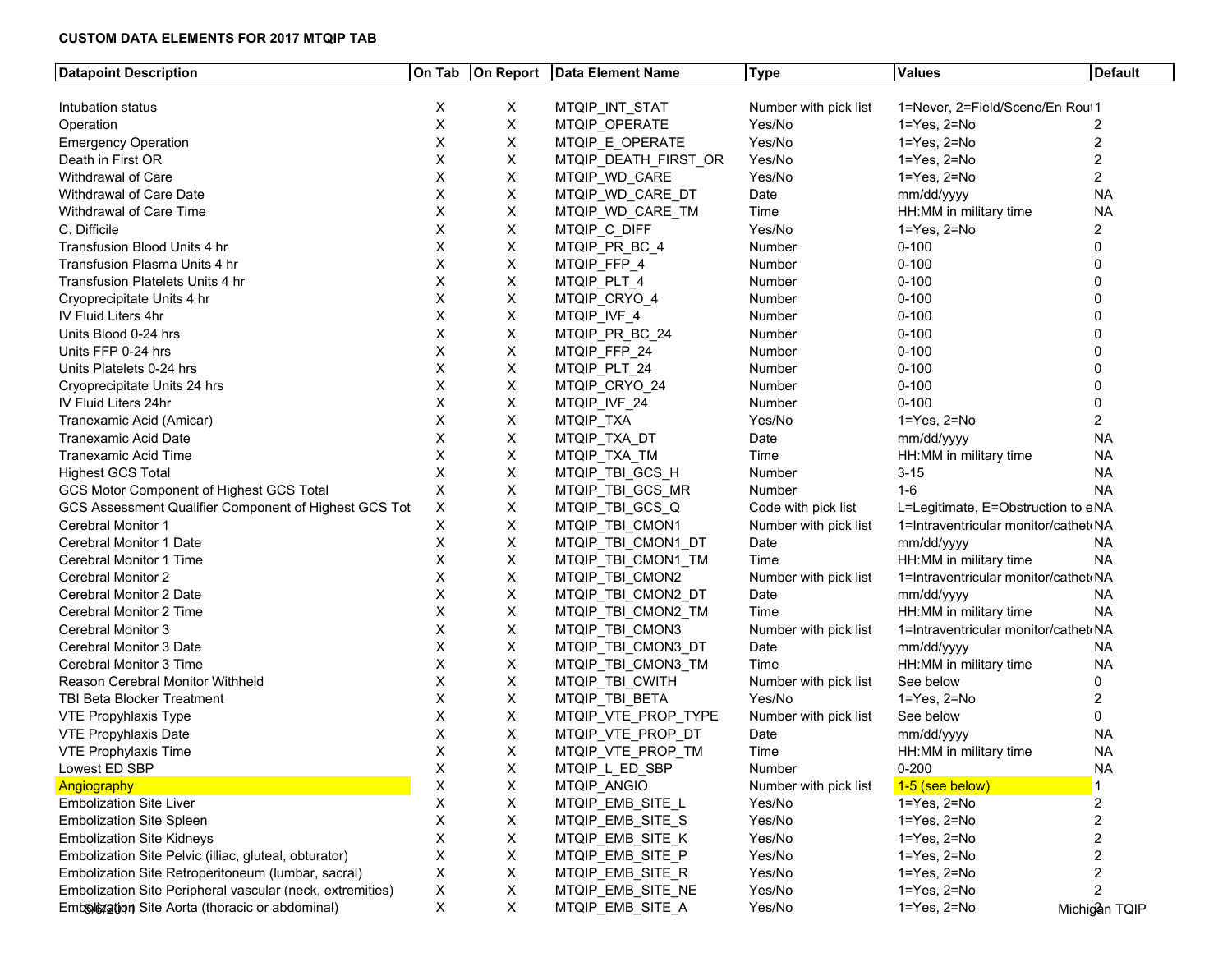### **CUSTOM DATA ELEMENTS FOR 2017 MTQIP TAB**

| <b>Embolization Site Other</b>             | X.           | X            | MTQIP_EMB_SITE_O      | Yes/No                | $1 = Yes, 2 = No$                 | 2              |
|--------------------------------------------|--------------|--------------|-----------------------|-----------------------|-----------------------------------|----------------|
| Angiography Date                           | X            | Χ            | MTQIP_ANGIO_DT        | Date                  | mm/dd/yyyy                        | <b>NA</b>      |
| Angiography Time                           | X            | X            | MTQIP ANGIO TM        | Time                  | HH:MM in military time            | <b>NA</b>      |
| Surgery for Hemorrhage Control Laparotomy  | Х            | Χ            | MTQIP SURG TYPE L     | Yes/No                | $1 = Yes$ , $2 = No$              |                |
| Surgery for Hemorrhage Control Thoracotomy | X            | Χ            | MTQIP_SURG_TYPE_T     | Yes/No                | $1 = Yes, 2 = No$                 |                |
| Surgery for Hemorrhage Control Sternotomy  | Х            | X            | MTQIP_SURG_TYPE_S     | Yes/No                | $1 = Yes, 2 = No$                 |                |
| Surgery for Hemorrhage Control Extremity   | X            | Χ            | MTQIP_SURG_TYPE_E     | Yes/No                | $1 = Yes, 2 = No$                 |                |
| Surgery for Hemorrhage Control Neck        | X            | Χ            | MTQIP SURG TYPE N     | Yes/No                | $1 = Yes, 2 = No$                 |                |
| Surgery for Hemorrhage Control Amputation  | X            | Χ            | MTQIP SURG TYPE A     | Yes/No                | $1 = Yes, 2 = No$                 |                |
| Surgery for Hemorrhage Control Date        | х            | Χ            | MTQIP SURG DT         | Date                  | mm/dd/yyyy                        | <b>NA</b>      |
| Surgery for Hemorrhage Control Time        | Х            | X            | MTQIP_SURG_TM         | Time                  | HH:MM in military time            | <b>NA</b>      |
| Rx Units Blood in ED or Transport          |              | X            | <b>EDPRBC</b>         | Number                | $0 - 100$                         |                |
| Units Blood Total (Hospital)               |              | x            | <b>PRBCTOT</b>        | Number                | $0 - 100$                         |                |
| Units FFP Total (Hospital)                 |              | X            | <b>FFPTOT</b>         | Number                | $0 - 100$                         |                |
| Units Platelets Total (Hospital)           |              | X.           | <b>PLTTOT</b>         | Number                | $0 - 100$                         |                |
| Factor 7a Total                            |              | X.           | <b>F7TOT</b>          | Number                | $0 - 10$                          |                |
| Acute Renal Insufficiency                  | X.           | X            |                       | <b>Number</b>         | 101 = Acute Renal Insufficiency 0 |                |
| <b>Antibiotic Days</b>                     | X            | X            | MTQIP_ABX_DAYS        | Number                | $0 - 720$                         |                |
| Initial ED/Hospital Pupillary Response     | X            | X            | PUPILLARY RESPONSE    | Number with pick list | 1=Both, 2=One, 3=Neither          | <b>NA</b>      |
| Midline Shift                              | X.           | X            | MIDLINE SHIFT         | Yes/No                | 1=Yes, 2=No, 3=Not Imaged         | NA.            |
| <b>Antibiotic 1 Type</b>                   | $\mathsf{x}$ | $\mathsf{X}$ | MTQIP ABX TYPE1       | Number with pick list | 0-11 (see below)                  | $\overline{0}$ |
| <b>Antibiotic 2 Type</b>                   | $\mathsf{X}$ | $\mathsf{X}$ | MTQIP ABX TYPE2       | Number with pick list | 0-11 (see below)                  | $\overline{0}$ |
| <b>Antibiotic Date</b>                     | $\mathsf{X}$ | $\mathsf{X}$ | MTQIP ABX DATE        | <b>Date</b>           | mm/dd/yyyy                        | <b>NA</b>      |
| <b>Antibiotic Time</b>                     | $\mathsf{X}$ | $\mathsf{X}$ | <b>MTQIP ABX TIME</b> | <b>Time</b>           | <b>HH:MM in military time</b>     | <b>NA</b>      |

### **NON-CUSTOM ELEMENT VALIDATION**

Complication CPR

## **PICK LIST OPTIONS**

Reason Cerebral Monitor Withheld 0=Not Known/Not Recorded 1=Decision to withhold life sustaining measures 2=Death prior to correction of coagulopathy 3=Expected to improve within 8 hours due to effects of alcohol and/or drugs 4=Operative evacuation with improvement post-op 5=No ICP because of coagulopathy 6=Attempt made, but unsuccessful due to technical issues 7=Neurosurgical discretion

5/6/2011 Michigan TQIP VTE Propyhlaxis Type 0=Not Known/Not Recorded 1=Heparin 5=None 6=LMWH (Dalteparin, Enoxaparin, etc.) 7=Direct Thrombin Inhibitor (Dabigatran, etc.) 8=Oral Xa Inhibitor (Rivaroxaban, etc.) 9=Coumadin 10=**Gtbero11**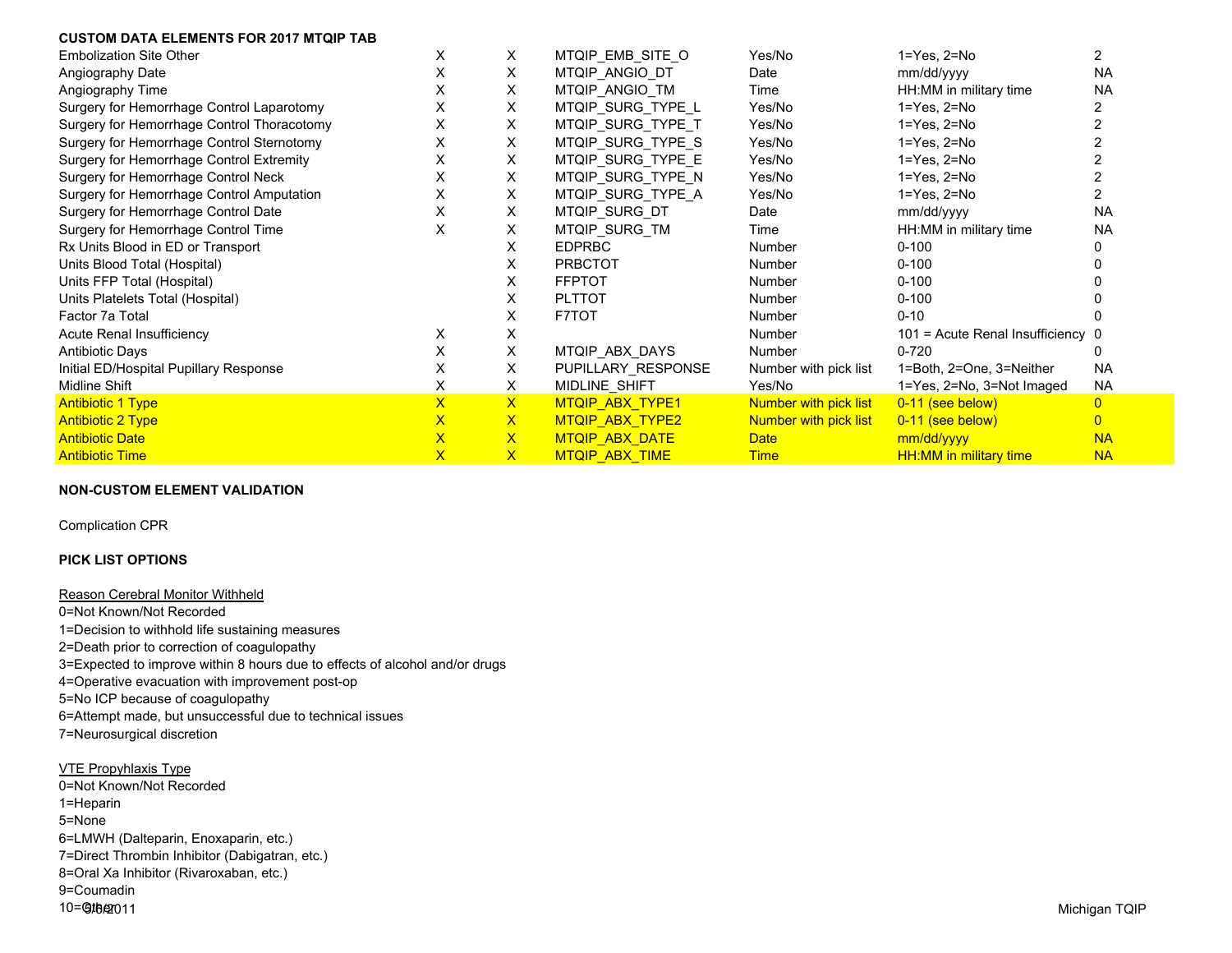#### **CUSTOM DATA ELEMENTS FOR 2017 MTQIP TAB**

**Angiography** 1=None 2=Angiogram only 3=Angiogram with embolization 4=Angiogram with stent graph 5=Angiogram with embolization and stent graft

## **Embolization Site**

1=Liver 2=Spleen 3=Kidneys 4=Pelvic (illiac, gluteal, obturator) 5=Retroperitoneum (lumbar, sacral) 6=Peripheral vascular (neck, extremities) 7=Aorta (thoracic or abdominal) 8=Other

### Surgery for Hemorrhage Control Type

| $1 =$ None                               |
|------------------------------------------|
| 2=Laparotomy                             |
| 3=Thoracotomy                            |
| 4=Sternotomy                             |
| 5=Extremity (Peripheral vascular)        |
| $6 =$ Neck                               |
| 7=Mangled extremity/traumatic amputation |
| 8=Other skin/soft tissue                 |

# **Antibiotic Type**

0=None 1=Penicillin 2=Monobactam 3=Carbapenem 4=Macrolide 5=Lincosamide 6=Aminoglycoside 7=Quinolone 8=Sulfonamide 9=Tetracycline 10=Cephalosporin 11=Other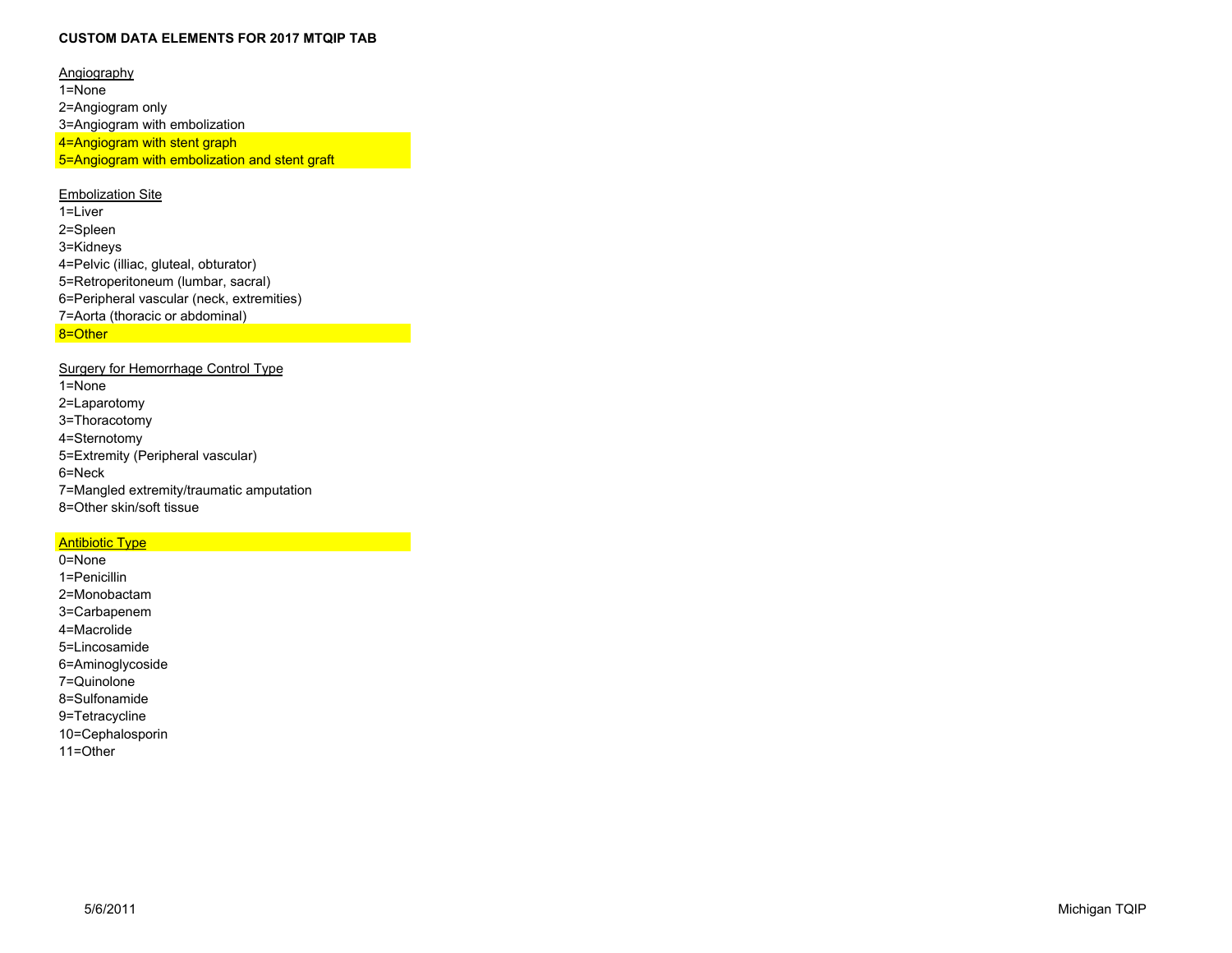#### **Validation**

MTQIP\_E\_OPERATE cannot=1, if MTQIP\_OPERATE=2 MTQIP\_DEATH\_FIRST\_OR cannot=1, if MTQIP\_OPERATE=2

MTQIP\_WD\_CARE\_TM cannot be before ED\_ARRDT or after DCDT

MTQIP\_PR\_BC\_4 cannot be greater than MTQIP\_PR\_BC\_24

MTQIP\_FFP\_4 cannot be greater than MTQIP\_FFP\_24

MTQIP\_PLT\_4 cannot be greater than MTQIP\_PLT\_24

MTQIP\_CRYO\_4 cannot be greater than MTQIP\_CRYO\_24

MTQIP\_IVF\_4 cannot be greater than MTQIP\_IVF\_24, MTQIP\_IVF\_4 report to user if blank and MTQIP\_PR\_BC\_4 greater than 0

MTQIP\_PR\_BC\_24 cannot be less than MTQIP\_PR\_BC\_4

MTQIP\_FFP\_24 cannot be less than MTQIP\_FFP\_4

MTQIP\_PLT\_24 cannot be less than MTQIP\_PLT\_4

MTQIP\_CRYO\_24 cannot be less than MTQIP\_CRYO\_4

MTQIP\_IVF\_24 cannot be less than MTQIP\_IVF\_4, MTQIP\_IVF\_24 report to user if blank and MTQIP\_PR\_BC\_4 greater than 0

MTQIP\_TXA cannot be 2, if MTQIP\_TXA\_DT or MTQIP\_TXA\_TM populated by value other than NA

MTQIP\_TXA\_DT cannot be before ED\_ARRDT or after DCDT

Highest GCS Total cannot be lower than ED GCS total if a numeric value is present.

MTQIP\_VTE\_PROP\_DT cannot be before ED\_ARRDT or after DCDT